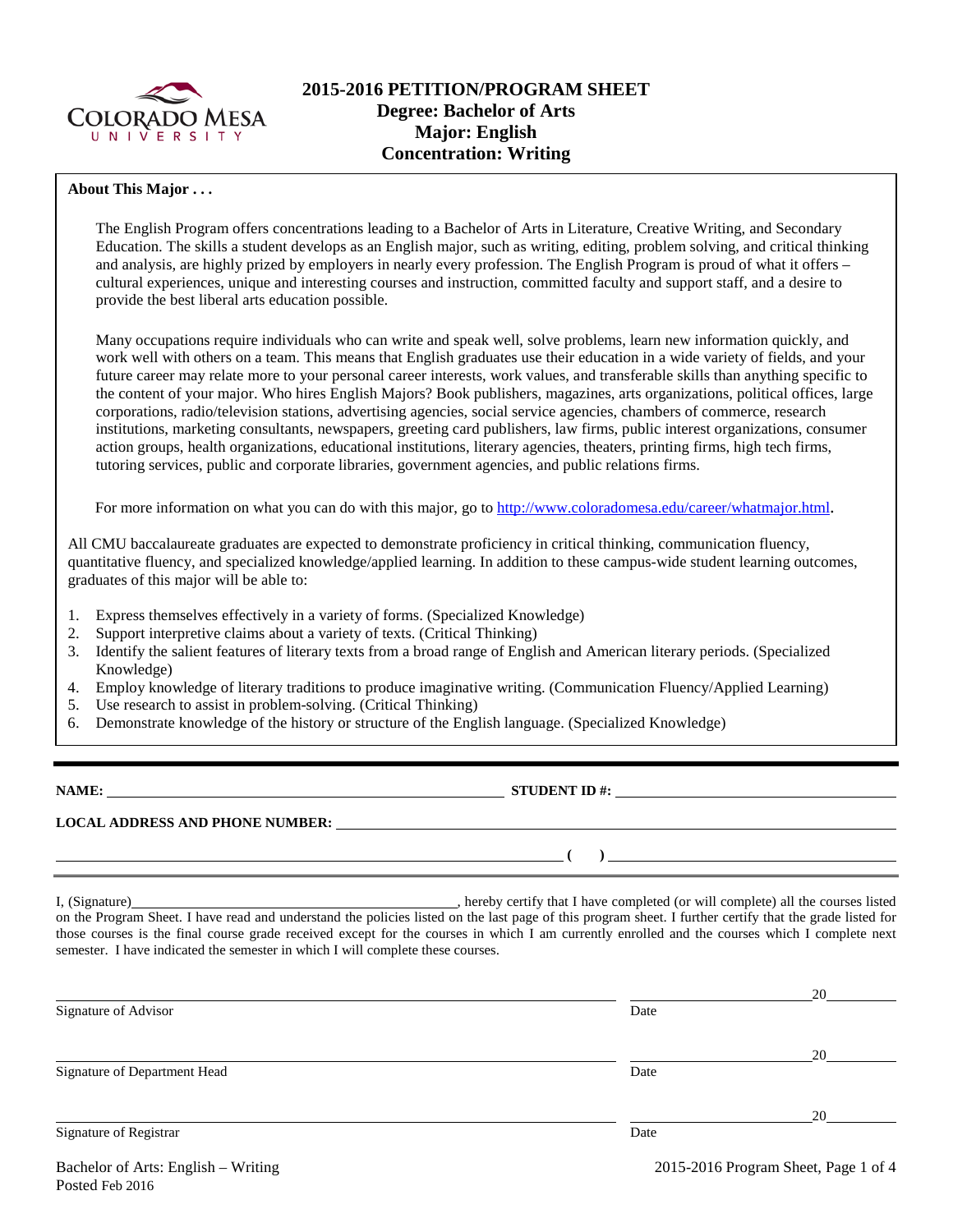#### **DEGREE REQUIREMENTS:**

- 120 semester hours total (Students must complete a minimum of 30 of the last 60 hours of credit at CMU, with at least 15 semester hours in major discipline courses numbered 300 or higher).
- 40 upper division credits (A minimum of 15 taken at the 300-400 course levels within the major at CMU).
- 2.00 cumulative GPA or higher in all CMU coursework
- 2.00 cumulative GPA or higher in coursework toward the major content area
- Pre-collegiate courses (usually numbered below 100) cannot be used for graduation.
- All English majors must maintain at least a 3.0 GPA average in their upper division ENGL courses.
- When filling out the program sheet a course can be used only once.
- A student must follow the CMU graduation requirements either from 1) the program sheet for the major in effect at the time the student officially declares a major; or 2) a program sheet for the major approved for a year subsequent to the year during which the student officially declares the major and is approved for the student by the department head. Because a program may have requirements specific to the degree, the student should check with the faculty advisor for additional criteria. It is the student's responsibility to be aware of, and follow, all requirements for the degree being pursued. Any exceptions or substitutions must be approved by the student's faculty advisor and Department Head.
- Essential Learning Capstone should be completed between 45 and 75 hours.
- See the "Undergraduate Graduation Requirements" in the catalog for additional graduation information.

**ESSENTIAL LEARNING REQUIREMENTS** (31 semester hours): See the current catalog for a list of courses that fulfill the requirements below. If a course is an Essential Learning option and a requirement for your major, you must use it to fulfill the major requirement and make a different selection for the Essential Learning requirement.

Course No Title Sem.hrs Grade Term/Trns

**English** (6 semester hours, must receive a grade of "C" or better and must be completed by the time the student has 60 semester hours.) ENGL 111 English Composition 3<br>ENGL 112 English Composition 3 ENGL 112 English Composition 3 \_\_\_\_\_ \_\_\_

**Math** MATH 110 **or higher** (3 semester hours, must receive a grade of "C" or better, must be completed by the time the student has 60 semester hours.)<br>MATH  $1_{\_\_\_\_\_\_\_\_\_\_}$ 

\_\_\_\_\_\_ \_\_\_\_ \_\_\_\_\_\_\_\_\_\_\_\_\_\_\_\_\_\_\_\_\_\_\_\_ \_\_\_\_ \_\_\_\_\_ \_\_\_\_\_\_\_\_

\_\_\_\_\_\_ \_\_\_\_ \_\_\_\_\_\_\_\_\_\_\_\_\_\_\_\_\_\_\_\_\_\_\_\_ \_\_\_\_ \_\_\_\_\_ \_\_\_\_\_\_\_\_ \_\_\_\_\_\_ \_\_\_\_ \_\_\_\_\_\_\_\_\_\_\_\_\_\_\_\_\_\_\_\_\_\_\_\_ \_\_\_\_ \_\_\_\_\_ \_\_\_\_\_\_\_\_

MATH 1\_\_\_ \_\_\_\_\_\_\_\_\_\_\_\_\_\_\_\_\_\_\_\_\_\_\_\_ \_\_\_\_ \_\_\_\_\_ \_\_\_\_\_\_\_\_

 $\frac{1}{\sqrt{2\pi}}$  ,  $\frac{1}{\sqrt{2\pi}}$  ,  $\frac{1}{\sqrt{2\pi}}$  ,  $\frac{1}{\sqrt{2\pi}}$ 

**Humanities** (3 semester hours)

**Social and Behavioral Sciences** (6 semester hours)

**Natural Sciences** (7 semester hours, one course must include a lab)

\_\_\_\_\_\_ \_\_\_\_ \_\_\_\_\_\_\_\_\_\_\_\_\_\_\_\_\_\_\_\_\_\_\_\_ \_\_\_\_ \_\_\_\_\_ \_\_\_\_\_\_\_\_ \_\_\_\_\_\_ \_\_\_\_ \_\_\_\_\_\_\_\_\_\_\_\_\_\_\_\_\_\_\_\_\_\_\_\_ \_\_\_\_ \_\_\_\_\_ \_\_\_\_\_\_\_\_  $\_\_$   $\_$   $\_$   $\_$ 

**History** (3 semester hours)

Course No Title Sem.hrs Grade Term/Trns

**Fine Arts** (3 semester hours)

|                 | <b>WELLNESS REQUIREMENT</b> (2 semester hours) |  |
|-----------------|------------------------------------------------|--|
| <b>KINE 100</b> | Health and Wellness                            |  |
| KINA 1          |                                                |  |

\_\_\_\_\_\_ \_\_\_\_ \_\_\_\_\_\_\_\_\_\_\_\_\_\_\_\_\_\_\_\_\_\_\_\_ \_\_\_\_ \_\_\_\_\_ \_\_\_\_\_\_\_\_

#### **ESSENTIAL LEARNING CAPSTONE** (4 semester hours)

| ESSL 290 | <b>Maverick Milestone</b>          |  |
|----------|------------------------------------|--|
|          | (see English $\&$ math pre-reqs) 3 |  |
| ESSL 200 | Essential Speech (co-requisite) 1  |  |

**FOUNDATION COURSES** (21 semester hours) Two **consecutive** classes in the **same** foreign language. Must receive a grade of "C" or better. FLAS 114 & 115 will **NOT** fulfill this requirement.

| <b>FLA</b>      |                                    |  |
|-----------------|------------------------------------|--|
| <b>FLA</b>      |                                    |  |
| <b>ENGL 210</b> | Introduction to Literary Studies 3 |  |
| <b>ENGL 254</b> | Survey of English Literature I 3   |  |
| <b>ENGL 255</b> | Survey of English Literature II 3  |  |
| <b>ENGL 261</b> | Survey of American                 |  |
|                 | Literature I                       |  |
| <b>ENGL 262</b> | Survey of American                 |  |
|                 | Literature II                      |  |

#### **ENGLISH – WRITING CONCENTRATION REQUIREMENTS**

 (36 semester hours) Must pass all courses with a grade of "C" or higher. All English majors must maintain at least a 3.0 GPA average in their **upper division ENGL** courses.

**English Core** (6 semester hours)

| ENGL 421 | Introduction to Literary Theory        |  |  |
|----------|----------------------------------------|--|--|
|          | And Criticism                          |  |  |
|          | *ENGL 494 Senior Seminar in Literature |  |  |

\*ENGL 494 Seminar in Literature must be taken after 90 semester hours have been accumulated. A student may take the seminar in the junior

year, but must take it again in the senior year. The junior-year class will count as an elective.

#### **CONCENTRATION IN WRITING** (30 Semester Hours)

|                 | <b>Required Courses (9 semester hours)</b>                                                                                            |   |  |
|-----------------|---------------------------------------------------------------------------------------------------------------------------------------|---|--|
| <b>ENGL 386</b> | Roots of Modern Rhetoric                                                                                                              | 3 |  |
| ENGL 492        | Seminar in Writing                                                                                                                    | 3 |  |
|                 | Choose one of the following two courses:                                                                                              |   |  |
| <b>ENGL 440</b> | History of the English                                                                                                                |   |  |
|                 | Language                                                                                                                              | 3 |  |
| OR              |                                                                                                                                       |   |  |
| <b>ENGL 451</b> | Structure of the English                                                                                                              |   |  |
|                 | Language                                                                                                                              | 3 |  |
|                 | <b>Literary Backgrounds</b> (6 semester hours) Choose one course from Early<br>Literature List and one course from Later Literatures. |   |  |

**Early Literature:** Choose one class from Electives list on pg 3. ENGL \_\_\_\_ \_\_\_\_\_\_\_\_\_\_\_\_\_\_\_\_\_\_\_\_\_\_\_\_ 3 \_\_\_\_\_ \_\_\_\_\_\_\_\_

**Later Literatures:** Choose one course from Electives list below. ENGL \_\_\_\_ \_\_\_\_\_\_\_\_\_\_\_\_\_\_\_\_\_\_\_\_\_\_\_\_ 3 \_\_\_\_\_ \_\_\_\_\_\_\_\_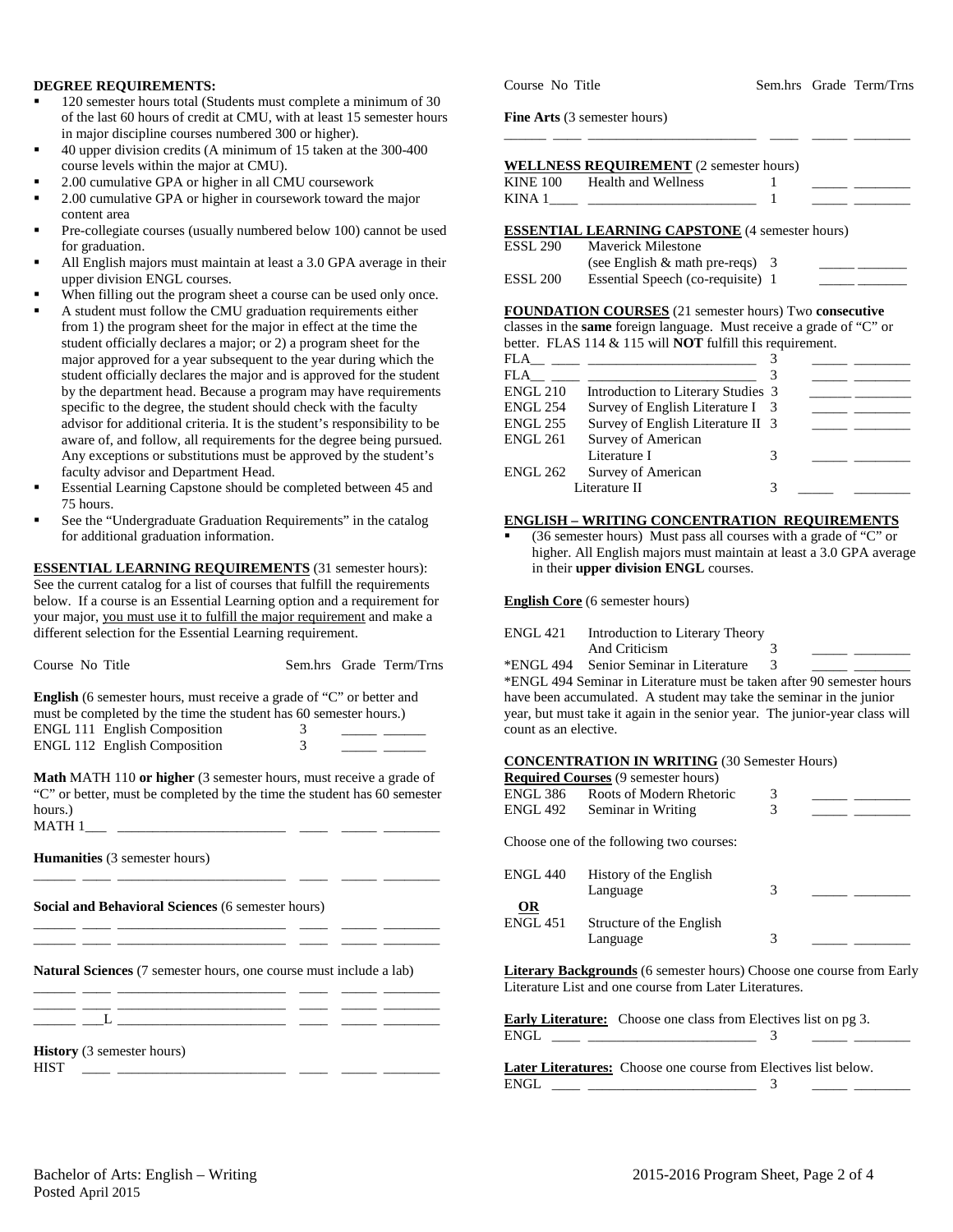Course No Title Sem.hrs Grade Term/Trns **Writing** (9 semester hours) Choose three writing courses from Electives list below.

| 1101001011. |  |  |
|-------------|--|--|
| EN.         |  |  |
| ENIC.       |  |  |
|             |  |  |

|      | <b>English Electives</b> (6 semester hours) Choose two courses from the |
|------|-------------------------------------------------------------------------|
|      | English Electives listed below. One course must be upper division.      |
| ENGL |                                                                         |
| ENGL |                                                                         |

**Electives** (All college-level courses appearing on your final transcript, **not listed above** that will bring your total semester hours to 120 hours.) (26 semester hours; 4-7 hours of upper division may be needed.)<br>Course No Title Sem hrs Grade Te Sem hrs Grade Term/Trns

| COULD THE THIRT |  | $50.11.113$ $0.1400$ $10.111$ $111.3$ |
|-----------------|--|---------------------------------------|
|                 |  | the control of the control of         |
|                 |  |                                       |
|                 |  |                                       |
|                 |  |                                       |
|                 |  |                                       |
|                 |  |                                       |
|                 |  |                                       |
|                 |  |                                       |
|                 |  |                                       |
|                 |  |                                       |
|                 |  |                                       |
| ____            |  |                                       |

## **Electives Lists**

**ENGLISH ELECTIVES** (6 Semester Hours) Select from: **One class must be upper division** ENGL 131 Western World Literature I (3) ENGL 132 Western World Literature II (3) ENGL 150 Introduction to Literature (3) ENGL 222 Mythology (3) ENGL 231 Non-Western World Literature I (3) ENGL 232 Non-Western World Literature II (3) ENGL 240 Children's Literature (3) ENGL 250 Introduction to Creative Writing (3) ENGL 301 Classical Literature (3) ENGL 311 English Medieval Literature (3) ENGL 313 English Renaissance Literature (3) ENGL 314 American Literature to 1830 (3) ENGL 315 American Literature 1830-1870 (3) ENGL 316 American Literature 1870-1900 (3) ENGL 330 Women in World Thought and Literature (3) ENGL 335 The Bible as Literature (3) ENGL 343 Language and Literacy (3) ENGL 365 Literature for Young Adults (3) ENGL 370 Major Authors (3) ENGL 380 Creative Writing: Nonfiction (3) ENGL 381 Creative Writing: Fiction (3) ENGL 382 Creative Writing: Crafting Fiction ENGL 383 Creative Writing: Poetry (3) ENGL 384 Art of the Essay (3) ENGL 385 Technical Writing (3) ENGL 387 Literary Editing and Publishing (3) ENGL 388 Creative Writing: Crafting Poetry (3) ENGL 390 Introduction to Film Studies (3) ENGL 395 Independent Study (1-3) ENGL 396 Topics (1-3) ENGL 415 American Folklore (3) ENGL 421 Introduction to Literary Theory and Criticism (3) ENGL 423 Genre Studies (3) ENGL 435 American Literature 1900-1945 (3) ENGL 436 American Literature 1945 to the Present (3) ENGL 438 Ethnic Experience in U.S. Literature (3) ENGL 440 History of the English Language (3) ENGL 451 Structure of the English Language (3) ENGL 470 18th Century British Literature (3) ENGL 471 British Romanticism (3) ENGL 475 Victorian Literature (3) ENGL 478 20<sup>th</sup> Century British Literature (3) ENGL 495 Independent Study (1-3) ENGL 496 Topics (1-3)

### **EARLY LITERATURE ELECTIVES**

ENGL 301 Classical Greek and Latin Literature (3 ENGL 311 English Medieval Literature (3) ENGL 313 English Renaissance Literature (3) ENGL 335 The Bible as Literature (3) ENGL 355 Shakespeare (3) ENGL 470 18th Century British Literature (3)

#### **LATER LITERATURE ELECTIVES**

ENGL 314 American Literature to 1830 (3) ENGL 315 American Literature 1830-1870 (3) ENGL 316 American Literature 1870-1900 (3) ENGL 330 Women in World Thought and Literature (3) ENGL 435 American Literature 1900-1945 (3) ENGL 436 American Literature 1945-Present (3) ENGL 438 Ethnic Experiences in U.S. Literature (3) ENGL 471 British Romanticism (3) ENGL 475 Victorian Literature (3) ENGL 478 20th Century British Literature (3)

#### **WRITING ELECTIVES**

ENGL 250 Introduction to Creative Writing (3) ENGL 380 Creative Writing: Non-Fiction (3) ENGL 381 Creative Writing: Fiction (3) ENGL 382 Creative Writing: Crafting Fiction(3) ENGL 383 Creative Writing: Poetry (3) ENGL 384 Art of the Essay (3) ENGL 385 Technical and Professional Writing (3) ENGL 388 Creative Writing: Crafting Poetry (3) ENGL 396 (when applicable) Topics (1-3) ENGL 496 (when applicable) Topics (1-3)